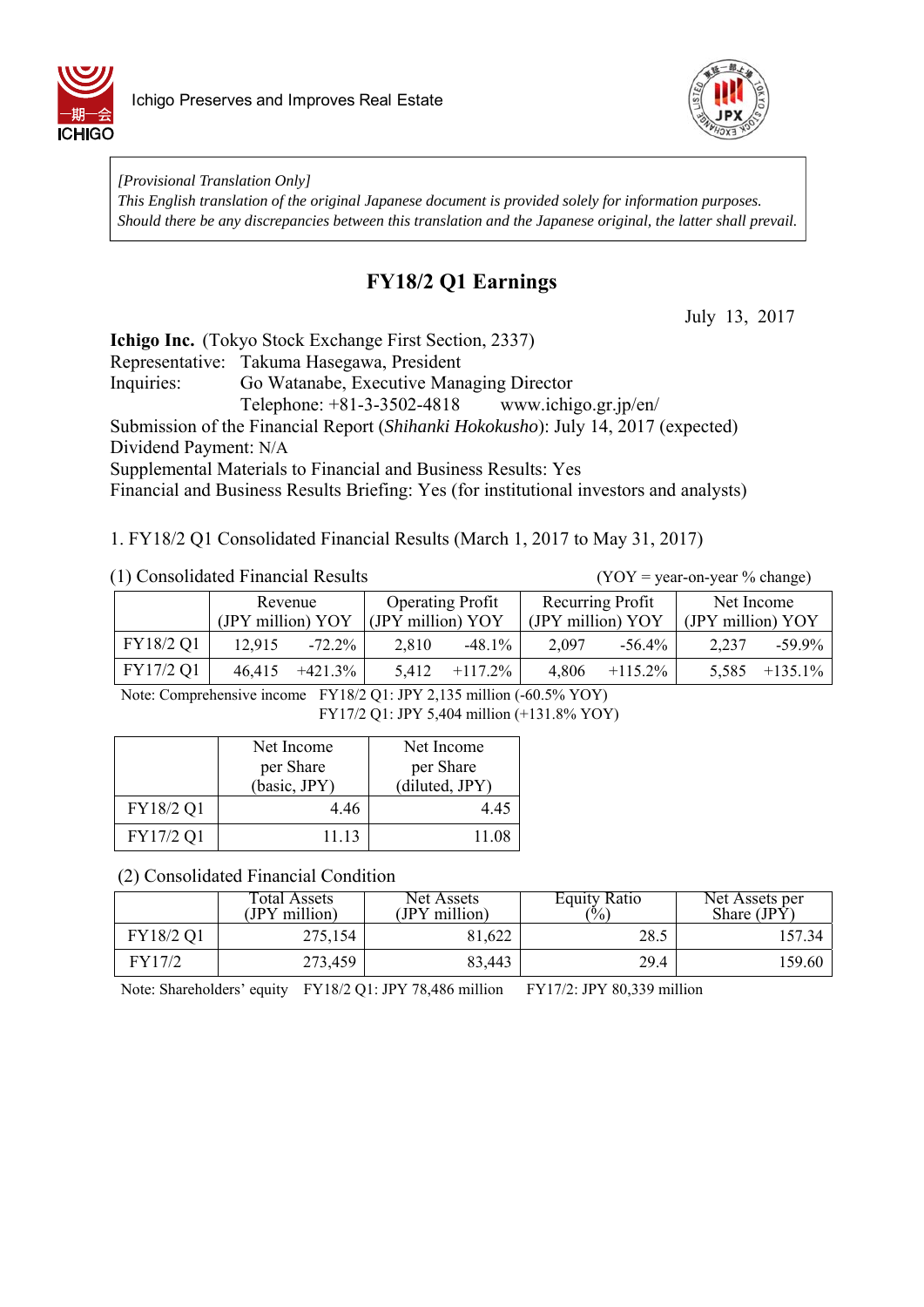### 2. Dividends

|                      | Dividend per Share (JPY)                                                                                     |  |  |  |  |
|----------------------|--------------------------------------------------------------------------------------------------------------|--|--|--|--|
|                      | First<br>Third<br>Second<br>Fourth<br>Total<br>Quarter<br><b>Ouarter</b><br><b>Ouarter</b><br><b>Ouarter</b> |  |  |  |  |
| FY17/2               |                                                                                                              |  |  |  |  |
| FY18/2<br>(Forecast) |                                                                                                              |  |  |  |  |

Changes since the previously announced forecast: None

### 3. FY18/2 Full-Year Consolidated Forecast (March 1, 2017 to February 28, 2018)

|        |                                 |           |                                              |          | $(YOY = year-on-year \% change)$      |          |
|--------|---------------------------------|-----------|----------------------------------------------|----------|---------------------------------------|----------|
|        | Revenue<br>(JPY million) YOY    |           | <b>Operating Profit</b><br>(JPY million) YOY |          | Recurring Profit<br>(JPY million) YOY |          |
| FY18/2 | 75,500                          | $-30.9\%$ | 20,600                                       | $-5.4\%$ | 18,300                                | $-7.4\%$ |
|        | Net Income<br>(JPY million) YOY |           | Net Income per Share<br>(JPY)                |          |                                       |          |
| FY18/2 | 13,500                          | $-9.4\%$  | 26.98                                        |          |                                       |          |

Changes since the previously announced forecast: None

Note: Ichigo provides a full-year earnings forecast, but not a half-year forecast, because Ichigo believes the longer full-year forecast is more consistent with global best practice and the focus of Japan's Corporate Governance Code on growing long-term sustainable corporate value.

#### 4. Other

| (1) Changes in significant consolidated subsidiaries |                       |
|------------------------------------------------------|-----------------------|
| (material changes in scope of consolidation):        | Yes                   |
| New subsidiary:                                      | SA3 GK Tokumei Kumiai |
| Subsidiaries removed from consolidation:             | None                  |

(2) Changes in accounting standards/principles, changes in accounting estimates, and revisions to previous financial statements

| (i) Changes in accounting standards/principles:             | None        |
|-------------------------------------------------------------|-------------|
| (ii) Changes in accounting principles other than the above: | <b>Yes</b>  |
| (iii) Changes in accounting estimates:                      | <b>None</b> |
| (iv) Revisions of previous financial statements:            | None        |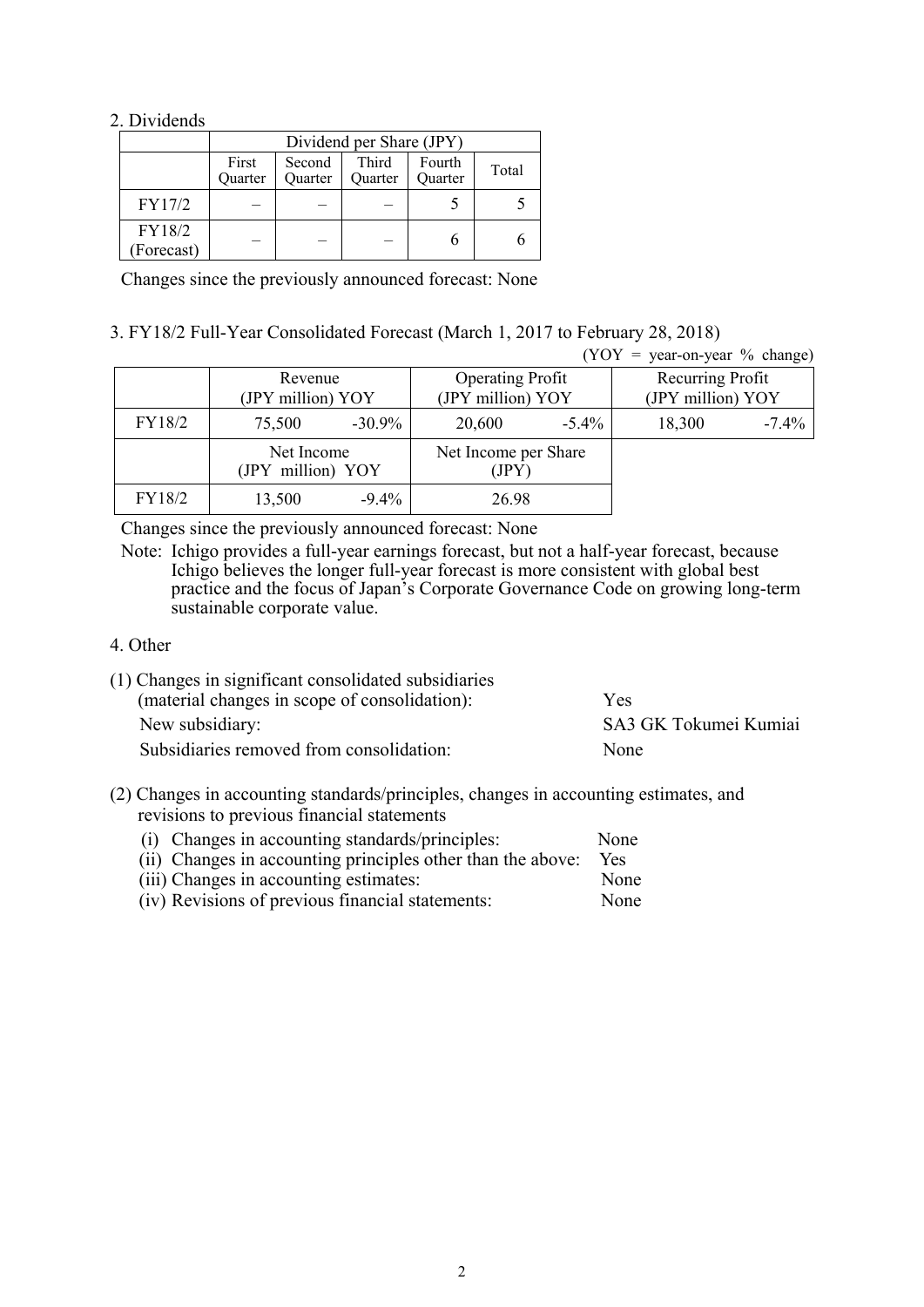- (3) Number of outstanding common shares
	- (i) Number of outstanding shares including treasury shares

| FY18/2 Q1: | 503,777,700 |
|------------|-------------|
| FY17/2:    | 503,712,300 |

(ii) Number of treasury shares

| FY18/2 Q1: | 4,943,000 |
|------------|-----------|
| FY17/2:    | 329,600   |

(iii) Average number of outstanding shares

| FY18/2 Q1: | 501,810,195 |
|------------|-------------|
| FY17/2 Q1: | 501,679,223 |

### Note on Appropriate Use of Forecasts

Forward-looking statements contained in these materials are based on judgments regarding information that was available to Ichigo as of the announcement date. However, these statements involve risk and uncertainties, and actual earnings may differ significantly from the indicated forecasts.

### 5. Segment Information

Asset Management generates fee income via the management of Ichigo Office REIT (8975), Ichigo Hotel REIT (3463), Ichigo Green Infrastructure Investment Corporation ("Ichigo Green," 9282), and providing real estate services related to real estate acquisition, operations, and disposition.

Value-Add preserves and improves real estate. Ichigo receives rental income during the period it is carrying out its value-add, along with earning profits on sale that reflect the real estate's higher value after the value-add is complete.

Clean Energy is utility-scale solar power production that supplies clean energy and brings productive use to idle land.

Other is primarily legacy securities investments that are not related to the above three segments.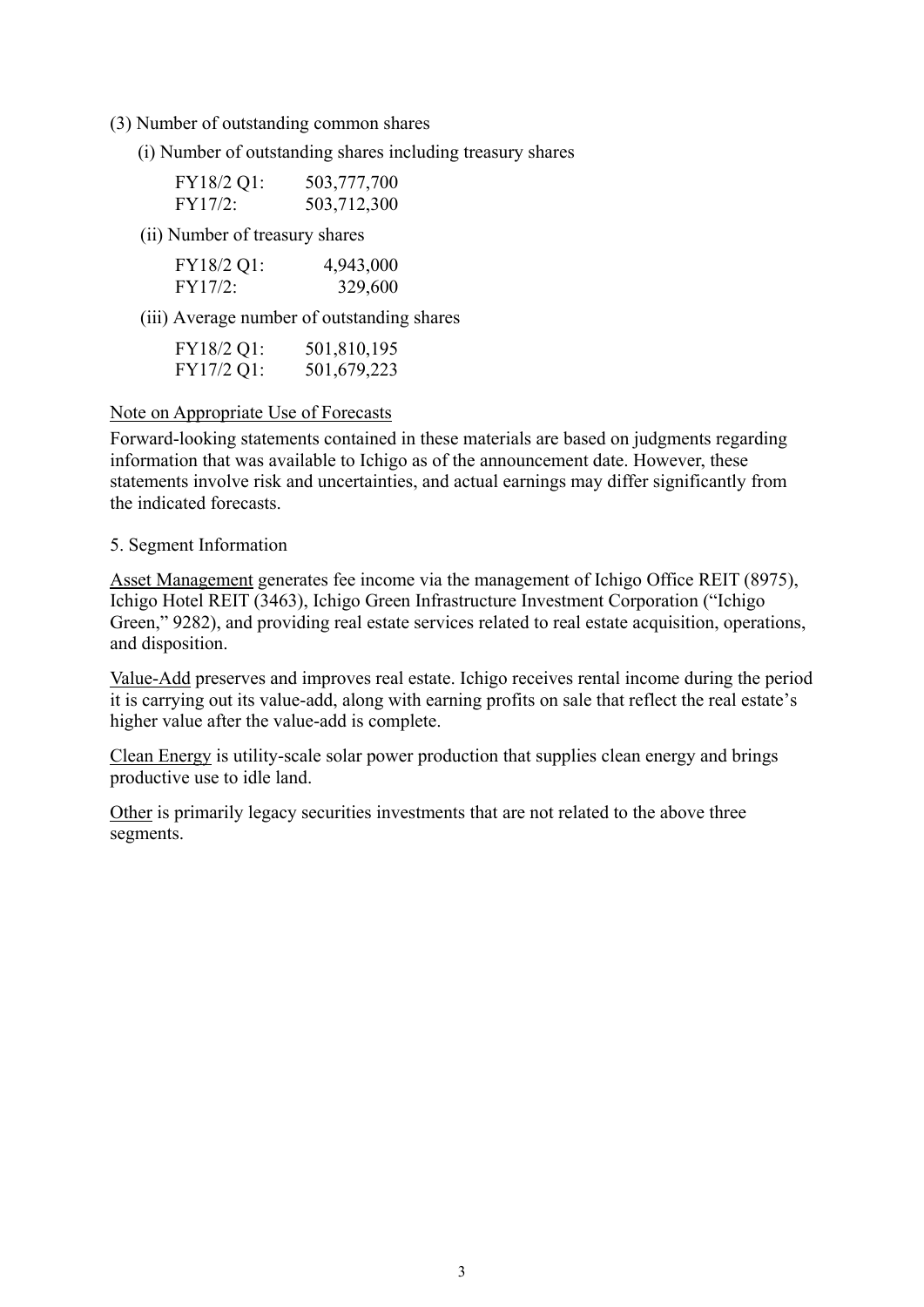# **Consolidated Balance Sheet (FY18/2 Q1)**

|                                             | FY17/2         | FY18/2 Q1      |
|---------------------------------------------|----------------|----------------|
|                                             | (Feb 28, 2017) | (May 31, 2017) |
| <b>Assets</b>                               |                |                |
| <b>Current Assets</b>                       |                |                |
| Cash and cash equivalents                   | 47,678         | 45,542         |
| Trade notes and accounts receivable         | 913            | 1,250          |
| Operational loan investments                | 1,324          | 1,324          |
| Operational securities investments          | 1,433          | 1,960          |
| Real estate for sale                        | 167,805        | 170,799        |
| Power plants for sale                       |                | 996            |
| Deferred tax assets                         | 516            | 515            |
| Other                                       | 3,125          | 3,105          |
| Less: allowance for doubtful accounts       | $-453$         | $-445$         |
| <b>Total Current Assets</b>                 | 222,344        | 225,049        |
| <b>Fixed Assets</b>                         |                |                |
| <b>Property, Plant, and Equipment</b>       |                |                |
| Buildings and structures (net)              | 7,375          | 7,296          |
| Solar power plant equipment (net)           | 7,246          | 6,193          |
| Land                                        | 18,627         | 18,899         |
| Buildings under construction                | 9              | 14             |
| Solar power plants under construction       | 12,308         | 12,813         |
| Other (net)                                 | 85             | 81             |
| <b>Total Property, Plant, and Equipment</b> | 45,654         | 45,299         |
| <b>Intangible Assets</b>                    |                |                |
| Goodwill                                    | 1,864          | 1,301          |
| Leasehold rights                            | 62             | 62             |
| Other                                       | 29             | 27             |
| <b>Total Intangible Assets</b>              | 1,956          | 1,391          |
| <b>Investments and Other Assets</b>         |                |                |
| Securities investments                      | 1,426          | 1,416          |
| Long-term loans receivable                  | 10             | 10             |
| Deferred tax assets                         | 339            | 343            |
| Other                                       | 1,820          | 1,735          |
| Less: allowance for doubtful accounts       | $-92$          | -91            |
| <b>Total Investments and Other Assets</b>   | 3,504          | 3,413          |
| <b>Total Fixed Assets</b>                   | 51,115         | 50,105         |
| <b>Total Assets</b>                         | 273,459        | 275,154        |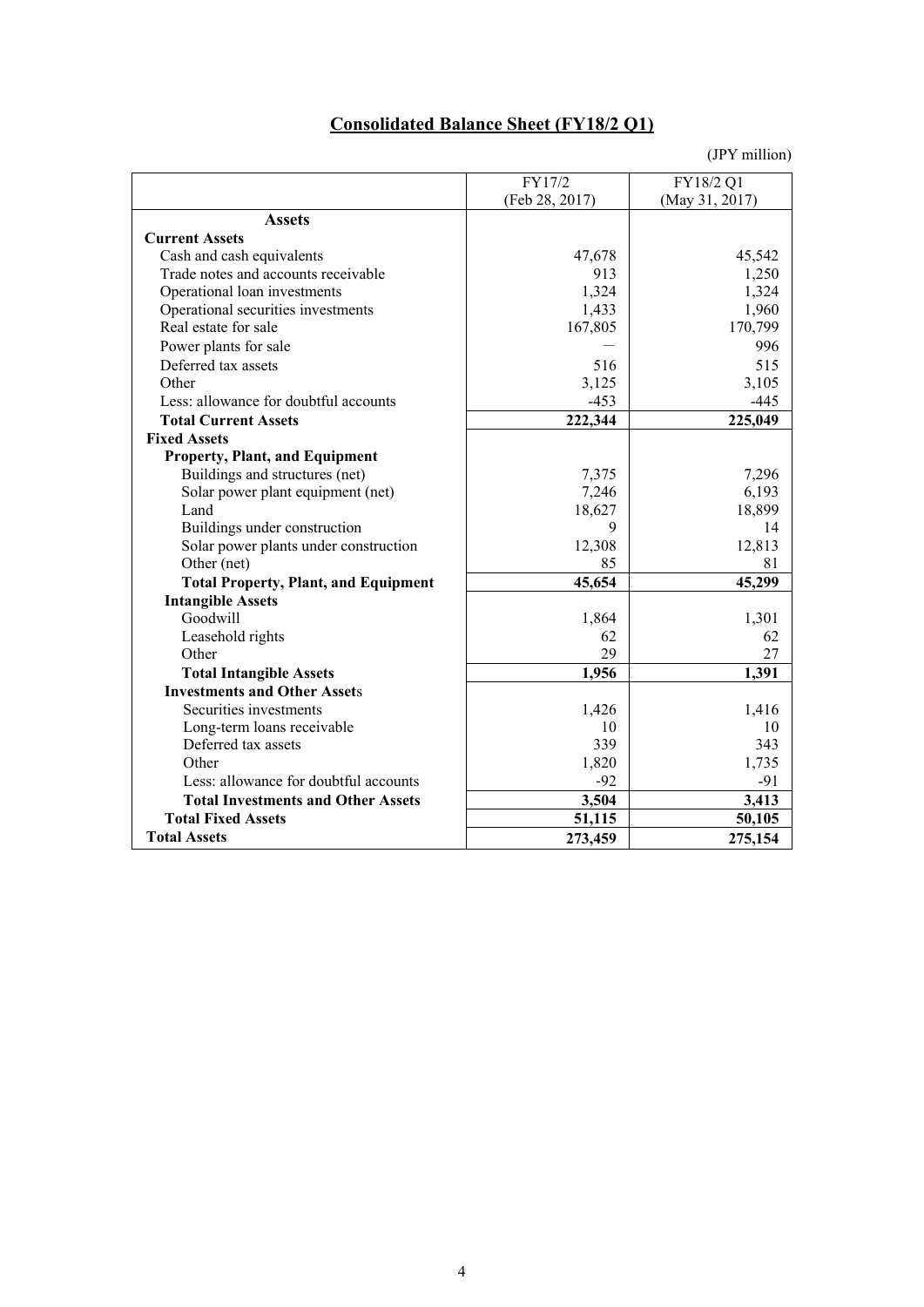|                                                 | FY17/2         | FY18/2 Q1          |  |
|-------------------------------------------------|----------------|--------------------|--|
|                                                 | (Feb 28, 2017) | (May 31, 2017)     |  |
| <b>Liabilities</b>                              |                |                    |  |
| <b>Current Liabilities</b>                      |                |                    |  |
| Trade notes and accounts payable                | 110            |                    |  |
| Short-term loans                                | 805            | 1,385              |  |
| Short-term non-recourse loans                   | 611            | 611                |  |
| Bonds (due within one year)                     | 112            | 112                |  |
| Long-term loans (due within one year)           | 5,209          | 5,439              |  |
| Long-term non-recourse loans (due within        |                |                    |  |
| one year)                                       | 6,825          | 6,271              |  |
| Income taxes payable                            | 1,655          | 731                |  |
| Deferred tax liabilities                        | 62             | 68                 |  |
| Accrued bonuses                                 | 36             | 138                |  |
| Other current liabilities                       | 4,119          | 3,163              |  |
| <b>Total Current Liabilities</b>                | 19,548         | 17,922             |  |
| <b>Long-Term Liabilities</b>                    |                |                    |  |
| <b>Bonds</b>                                    | 632            | 632                |  |
| Non-recourse bonds                              | 100            | 100                |  |
| Long-term loans                                 | 91,604         | 104,962            |  |
| Long-term non-recourse loans                    | 68,319         | 59,950             |  |
| Deferred tax liabilities                        | 1,147          | 1,146              |  |
| Long-term security deposits received            | 8,038          | 7,986              |  |
| Other long-term liabilities                     | 624            | 833                |  |
| <b>Total Long-Term Liabilities</b>              | 170,467        | 175,610<br>193,532 |  |
| <b>Total Liabilities</b>                        | 190,015        |                    |  |
| <b>Net Assets</b>                               |                |                    |  |
| <b>Shareholders' Equity</b>                     |                |                    |  |
| Capital                                         | 26,650         | 26,654             |  |
| Capital reserve                                 | 11,056         | 11,057             |  |
| Retained earnings                               | 42,840         | 42,561             |  |
| Treasury shares                                 | $-15$          | $-1,511$           |  |
| <b>Total Shareholders' Equity</b>               | 80,532         | 78,762             |  |
| <b>Accumulated Other Comprehensive</b>          |                |                    |  |
| <b>Income</b>                                   |                |                    |  |
| Valuation gain (loss) on other securities       | 117            | 90                 |  |
| Deferred gain (loss) on long-term interest rate |                |                    |  |
| hedges                                          | $-365$         | $-401$             |  |
| Foreign currency translation adjustment         | 55             | 35                 |  |
| <b>Total Accumulated Other Comprehensive</b>    |                |                    |  |
| <b>Income</b>                                   | $-192$         | $-275$             |  |
| <b>Stock Options</b>                            | 491            | 541                |  |
| <b>Minority Interests</b>                       | 2,612          | 2,593              |  |
| <b>Total Net Assets</b>                         | 83,443         | 81,622             |  |
|                                                 | 273,459        | 275,154            |  |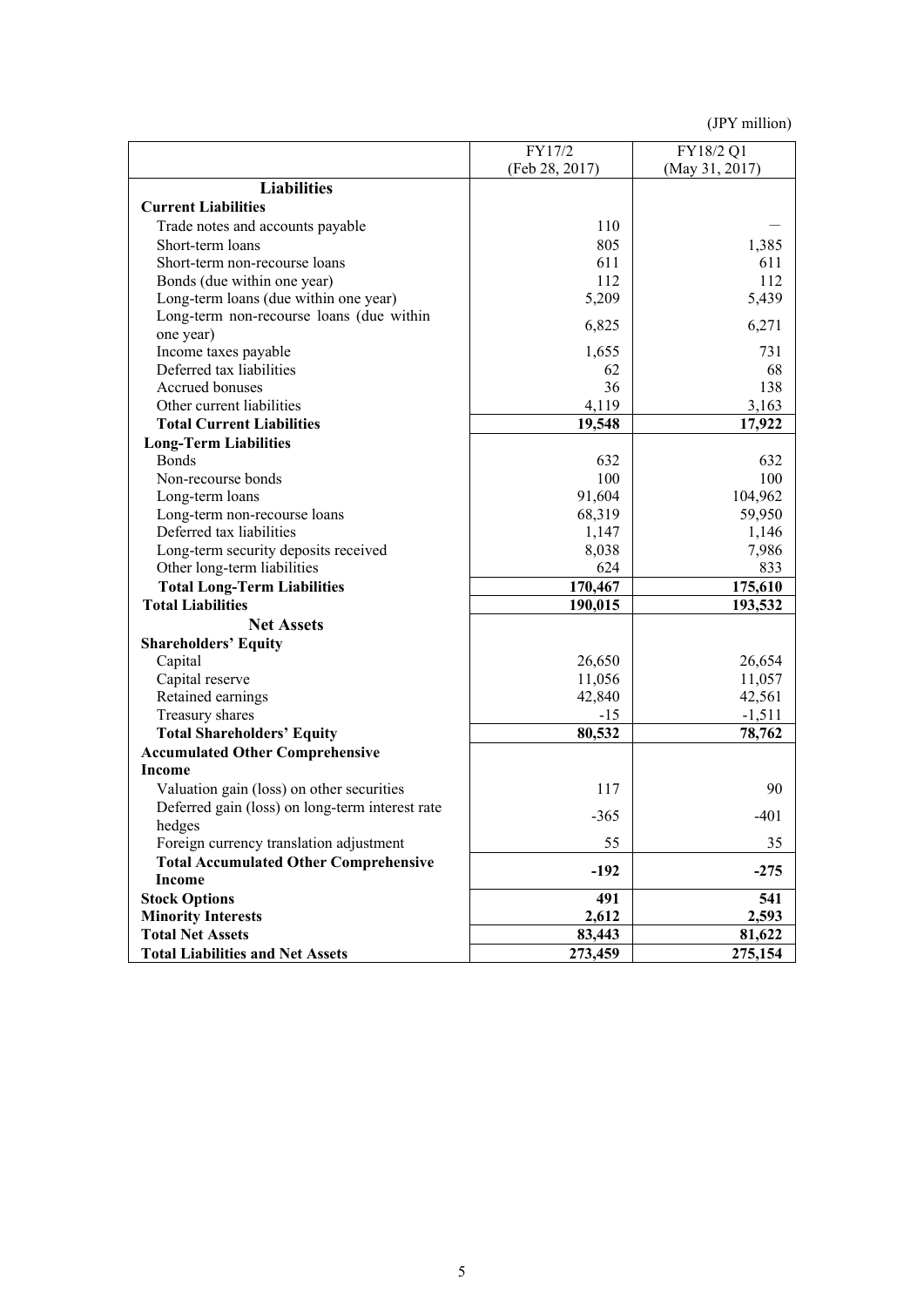## **Consolidated Income Statement (FY18/2 Q1)**

|                                            | FY17/2 Q1        | FY18/2 Q1        |
|--------------------------------------------|------------------|------------------|
|                                            | (Mar 1, 2016)    | (Mar 1, 2017)    |
|                                            | to May 31, 2016) | to May 31, 2017) |
| Revenue                                    | 46,415           | 12,915           |
| <b>Cost of Goods Sold</b>                  | 39,803           | 8,914            |
| <b>Gross Profit</b>                        | 6,612            | 4,001            |
| SG&A                                       | 1,200            | 1,191            |
| <b>Operating Profit</b>                    | 5,412            | 2,810            |
| <b>Non-Operating Income</b>                |                  |                  |
| Interest income                            |                  |                  |
| Dividend income                            | 3                | 20               |
| Other                                      | 5                | 17               |
| <b>Total Non-Operating Income</b>          | 8                | 37               |
| <b>Non-Operating Expenses</b>              |                  |                  |
| Interest expense                           | 381              | 288              |
| Valuation loss on derivatives              |                  | 256              |
| Debt financing-related fees                | 202              | 156              |
| Other                                      | 30               | 48               |
| <b>Total Non-Operating Expenses</b>        | 614              | 750              |
| <b>Recurring Profit</b>                    | 4,806            | 2,097            |
| <b>Extraordinary Gains</b>                 |                  |                  |
| Gain on sale of securities investments     | 2,427            |                  |
| Gain on sale of shares in affiliate        |                  | 1,135            |
| <b>Total Extraordinary Gains</b>           | 2,427            | 1,135            |
| <b>Extraordinary Losses</b>                |                  |                  |
| Earthquake-related damages                 | 242              |                  |
| <b>Total Extraordinary Losses</b>          | 242              |                  |
| <b>Pre-Tax Net Income</b>                  | 6,990            | 3,232            |
| <b>Income Taxes</b>                        | 1,103            | 1,001            |
| <b>Pre-Minority Interest Net Income</b>    | 5,886            | 2,231            |
| <b>Net Income Attributable to Minority</b> |                  |                  |
| <b>Interests</b>                           | 301              | -6               |
| <b>Net Income</b>                          | 5,585            | 2,237            |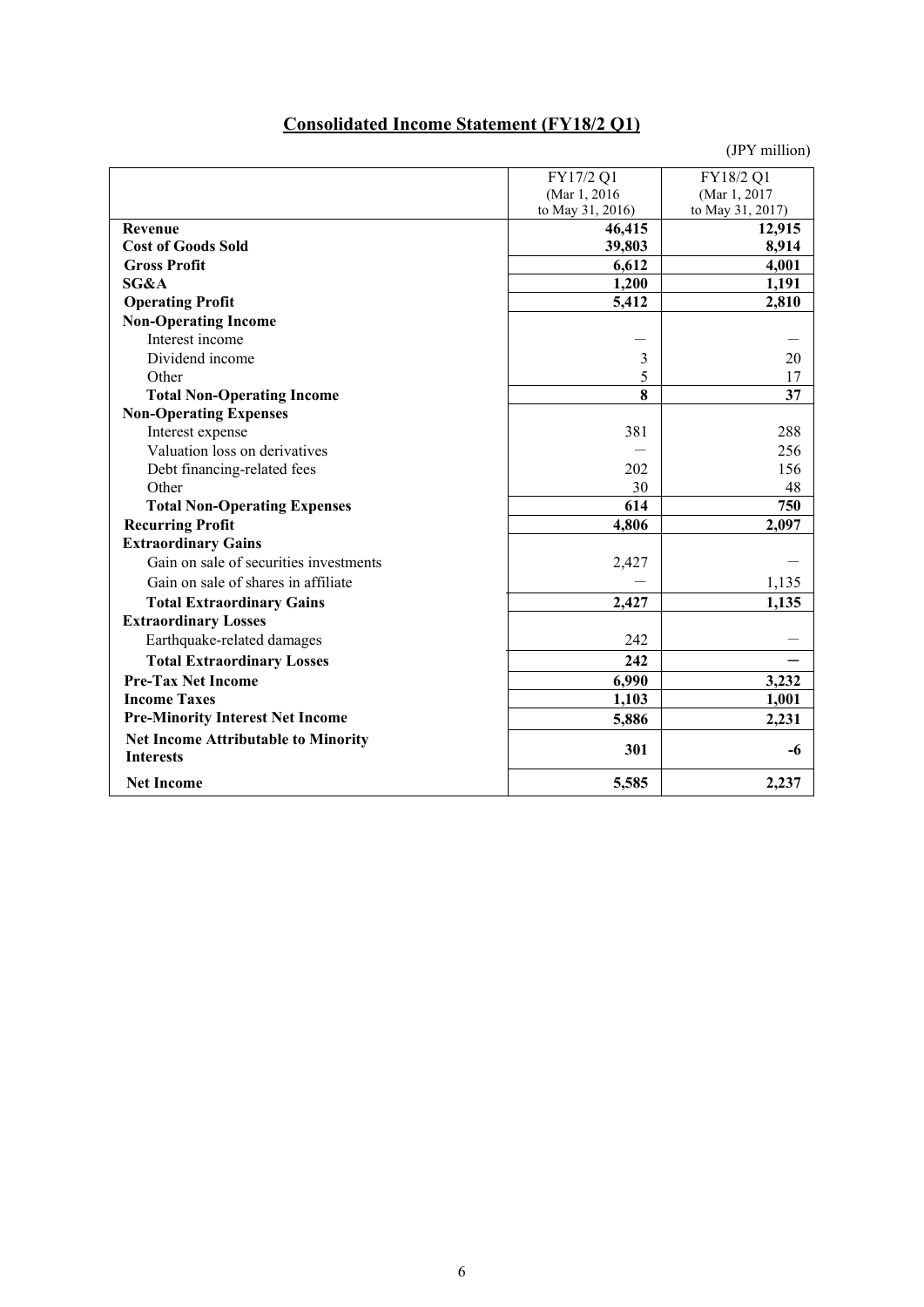# **Consolidated Statement of Comprehensive Income (FY18/2 Q1)**

|                                                            | FY17/2 Q1<br>(Mar 1, 2016) | FY18/2 Q1<br>(Mar 1, 2017) |
|------------------------------------------------------------|----------------------------|----------------------------|
| <b>Net Income</b>                                          | to May 31, 2016)<br>5,886  | to May 31, 2017)<br>2,231  |
| <b>Other Comprehensive Income</b>                          |                            |                            |
| Valuation gain (loss) on other securities                  | $-263$                     | $-38$                      |
| Deferred gain (loss) on long-term interest rate<br>hedges  | $-211$                     | $-36$                      |
| Foreign currency translation adjustment                    | -8                         | $-21$                      |
| <b>Total Other Comprehensive Income</b>                    | $-482$                     | $-95$                      |
| <b>Comprehensive Income</b>                                | 5,404                      | 2,135                      |
| Comprehensive income attributable to<br>shareholders       | 5,135                      | 2,154                      |
| Comprehensive income attributable to minority<br>interests | 268                        | -18                        |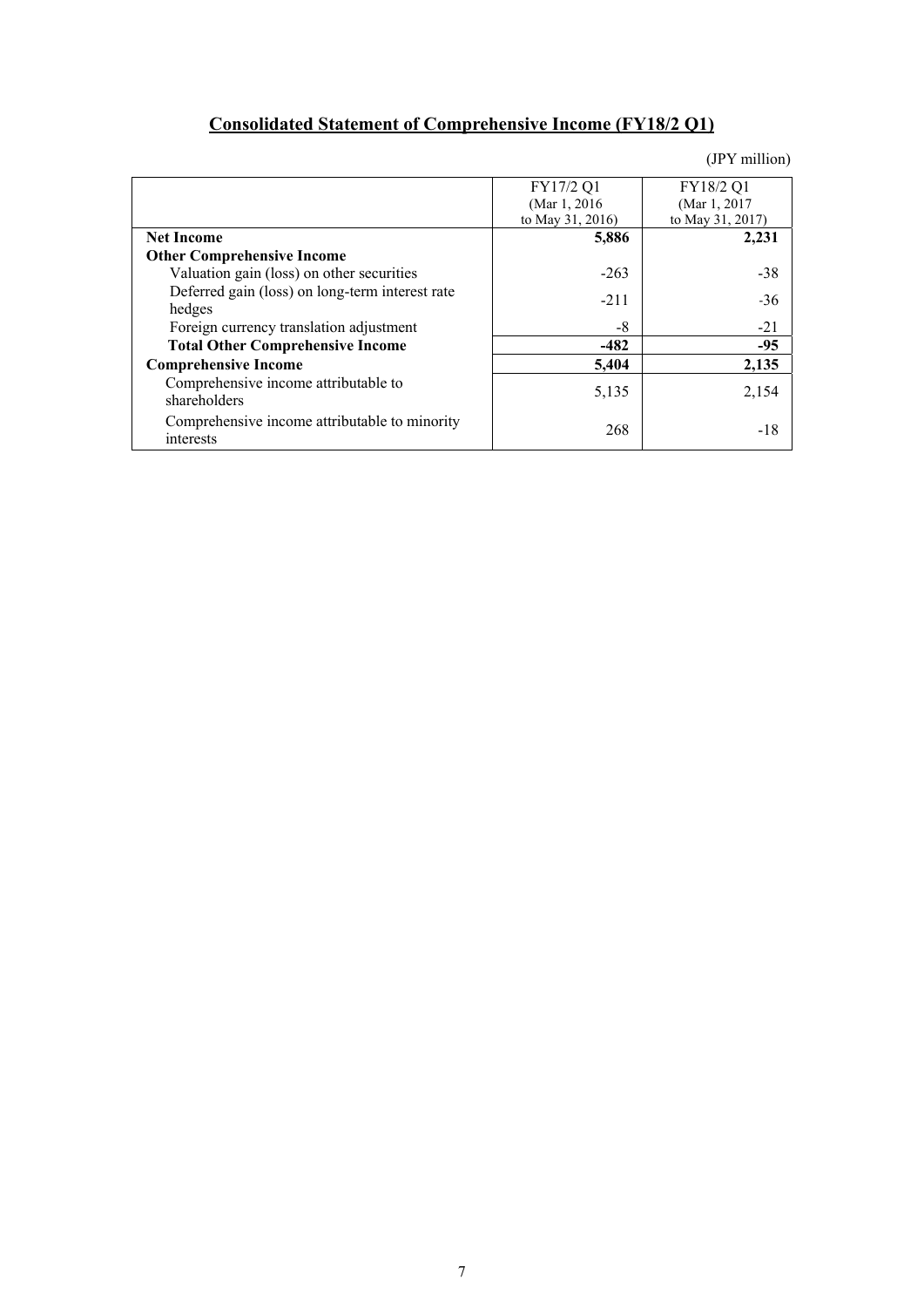## **Consolidated Cash Flow Statement (FY18/2 Q1)**

|                                                      | FY17/2 Q1        | FY18/2 Q1        |
|------------------------------------------------------|------------------|------------------|
|                                                      | (Mar 1, 2016)    | (Mar 1, 2017)    |
|                                                      | to May 31, 2016) | to May 31, 2017) |
| <b>Cash Flows from Operating Activities:</b>         |                  |                  |
| Pre-tax net income                                   | 6,990            | 3,232            |
| Depreciation                                         | 224              | 189              |
| Share-based compensation expenses                    | 56               | 53               |
| Amortization of goodwill                             | 35               | 25               |
| Increase (decrease) in accrued bonuses               | 142              | 138              |
| Increase (decrease) in allowance for doubtful        | -6               | $-4$             |
| accounts                                             |                  |                  |
| Interest and dividend income                         | $-3$             | $-20$            |
| Interest expense                                     | 381              | 288              |
| Loss (gain) on sale of securities investments        | $-2,427$         |                  |
| Loss (gain) on sale of shares in affiliate           |                  | $-1,135$         |
| Decrease (increase) in trading notes and receivables | $-802$           | $-623$           |
| Decrease (increase) in operational securities        | 814              | 73               |
| investments                                          |                  |                  |
| Decrease (increase) in real estate for sale          | 13,451           | $-2,991$         |
| Decrease (increase) in advances paid                 | 10               | 200              |
| Decrease (increase) in prepaid expenses              | 151              | $-94$            |
| Decrease (increase) in accounts receivable           | $-393$           | 26               |
| Increase (decrease) in accounts payable              | $-872$           | $-777$           |
| Increase (decrease) in accrued expenses              | 44               | $-168$           |
| Increase (decrease) in security deposits received    | $-1,740$         | $-52$            |
| Other                                                | $-191$           | 216              |
| Sub-total                                            | 15,865           | $-1,424$         |
| Interest and dividend income received                | $\mathcal{E}$    | 20               |
| Interest expense paid                                | $-327$           | $-216$           |
| Income taxes paid                                    | $-547$           | $-1,747$         |
| <b>Net Cash from (Used for) Operating Activities</b> | 14,994           | $-3,368$         |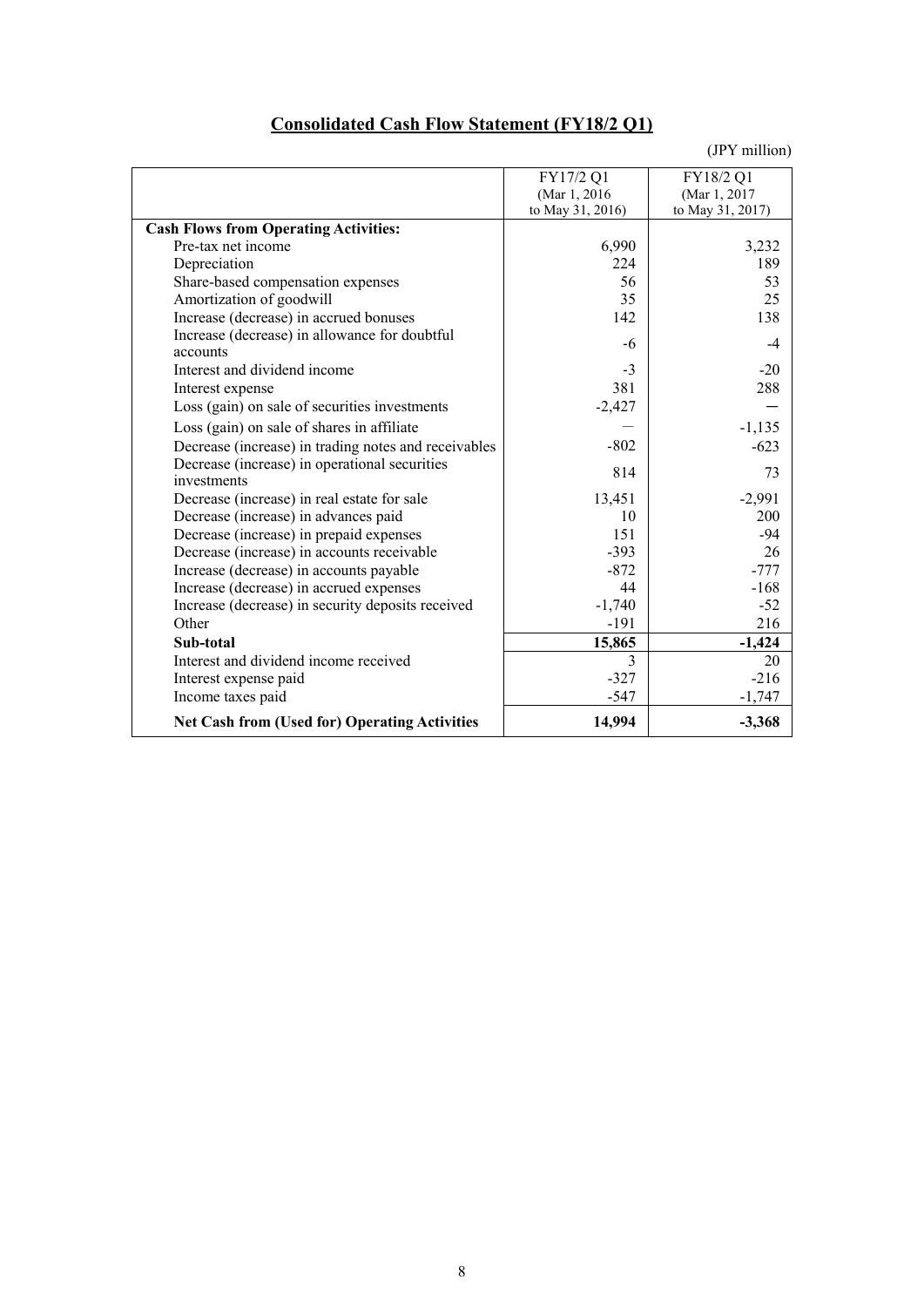|                                                                                 | FY17/2 Q1<br>(Mar 1, 2016) | FY18/2 Q1<br>(Mar 1, 2017) |
|---------------------------------------------------------------------------------|----------------------------|----------------------------|
|                                                                                 | to May 31, 2016)           | to May 31, 2017)           |
| <b>Cash Flows from Investing Activities:</b>                                    |                            |                            |
| Payments into time deposits                                                     |                            |                            |
| Payments for securities investments                                             |                            | $-29$                      |
| Proceeds from sale of securities investments                                    | 6,021                      |                            |
| Acquisition of property, plant, and equipment                                   | $-1,045$                   | $-879$                     |
| Acquisition of intangible assets                                                |                            | $-2$                       |
| Payments of SPC capital contributions                                           | $-2$                       |                            |
| Payments of security deposits                                                   |                            | $-10$                      |
| Acquisition of subsidiary shares resulting in change of                         | $-89$                      |                            |
| consolidation scope                                                             |                            |                            |
| Sale of subsidiary shares resulting in change of<br>consolidation scope         |                            | 1,665                      |
| Other                                                                           |                            | $-16$                      |
| <b>Net Cash from (Used for) Investing Activities</b>                            | 4,884                      | 727                        |
| <b>Cash Flows from Financing Activities:</b>                                    |                            |                            |
| Net increase (decrease) in short-term loans                                     | $-763$                     | 580                        |
| Proceeds from long-term loans                                                   | 25,870                     | 18,630                     |
| Repayment of long-term loans                                                    | $-27,504$                  | $-5,093$                   |
| Proceeds from long-term non-recourse loans                                      | 4,350                      |                            |
| Repayment of long-term non-recourse loans                                       | $-10,140$                  | $-9,023$                   |
| Proceeds from employee exercise of stock options                                | 22                         | 6                          |
| Payments to minority interests                                                  | $-2,000$                   |                            |
| Share buyback                                                                   |                            | $-1,499$                   |
| Dividends paid                                                                  | $-1,425$                   | $-2,402$                   |
| Dividends paid to minority interests                                            | $-39$                      |                            |
| <b>Net Cash from (Used for) Financing Activities</b>                            | $-11,630$                  | 1,198                      |
| <b>Effect of Exchange Rate Changes</b>                                          | $-5$                       | $-3$                       |
| on Cash and Cash Equivalents                                                    |                            |                            |
| <b>Increase (Decrease) in Cash and Cash Equivalents</b>                         | 8,242                      | $-1,447$                   |
| <b>Cash and Cash Equivalents at Beginning of Period</b>                         | 28,368                     | 41,369                     |
| <b>Cash and Cash Equivalents Resulting from Exclusion</b><br>from Consolidation | $-1,838$                   | $-689$                     |
| Cash and Cash Equivalents at End of Quarter                                     | 34,772                     | 39,232                     |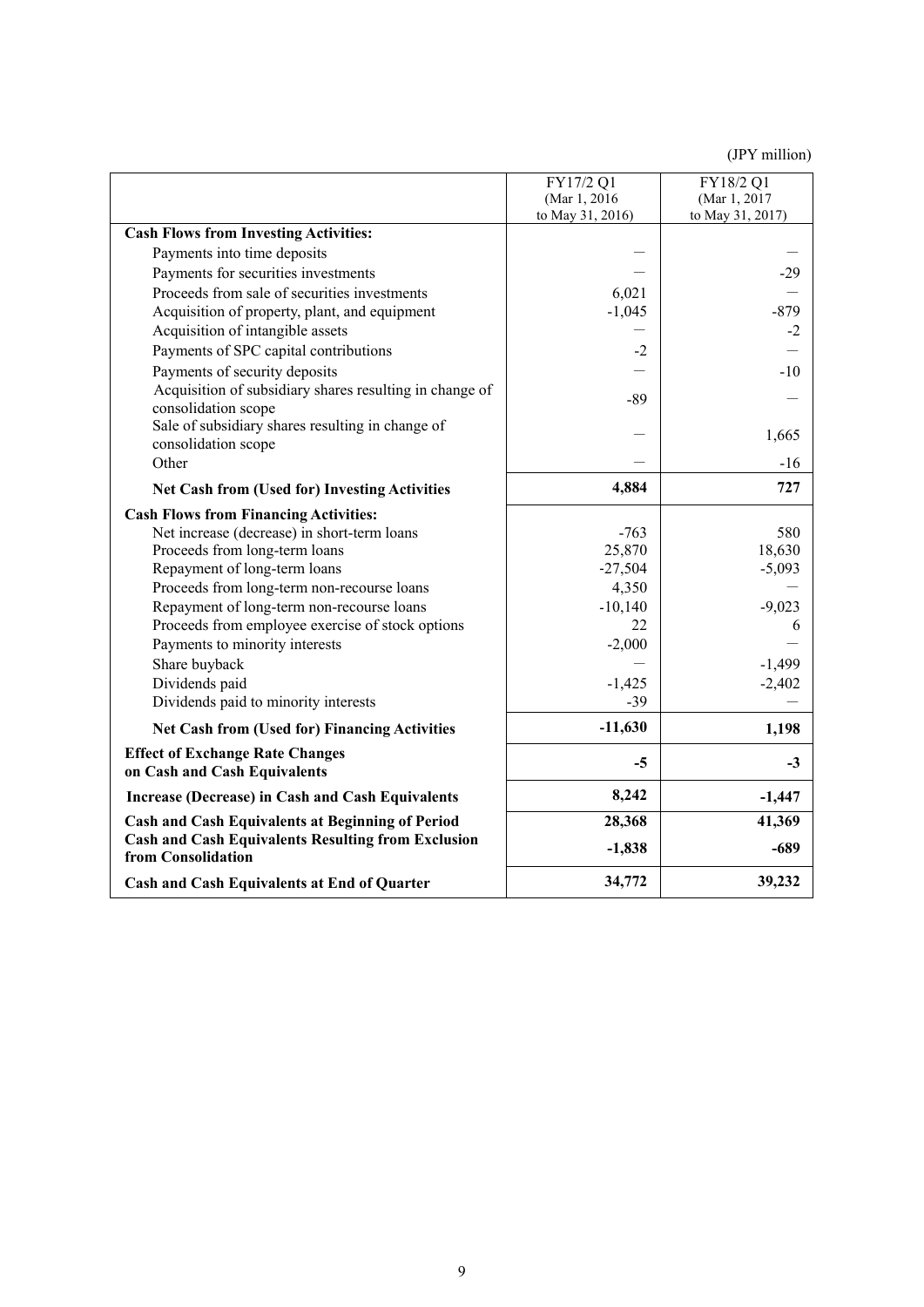### **Revenue, P&L, and Assets by Segment (Current FY18/2 Q1)**

(March 1, 2017 to May 31, 2017) (JPY million)

|                                                                        | Segment             |           |                 |       |         |                         |                                                                               |
|------------------------------------------------------------------------|---------------------|-----------|-----------------|-------|---------|-------------------------|-------------------------------------------------------------------------------|
|                                                                        | Asset<br>Management | Value-Add | Clean<br>Energy | Other | Total   | Adjustment <sup>2</sup> | Amount<br>Recorded in<br>Consolidated<br>Financial<br>Statements <sup>1</sup> |
| Revenue                                                                |                     |           |                 |       |         |                         |                                                                               |
| Revenue from<br><b>External Customers</b>                              | 681                 | 11,773    | 373             | 86    | 12,915  |                         | 12,915                                                                        |
| Inter-Segment<br>Activities or<br>Reclassifications                    | 238                 |           |                 | —     | 239     | $-239$                  |                                                                               |
| Total                                                                  | 920                 | 11,774    | 373             | 86    | 13,155  | $-239$                  | 12,915                                                                        |
| Segment P&L                                                            | 504                 | 2,269     | 52              | $-43$ | 2,782   | 27                      | 2,810                                                                         |
| <b>Segment Assets</b>                                                  | 1,884               | 216,553   | 22,731          | 1,836 | 243,006 | 32,148                  | 275,154                                                                       |
| Other                                                                  |                     |           |                 |       |         |                         |                                                                               |
| Depreciation                                                           |                     | 80        | 102             |       | 183     | 6                       | 189                                                                           |
| Increase in Property,<br>Plant, and Equipment<br>and Intangible Assets |                     | 18        | 836             | —     | 854     | 9                       | 863                                                                           |

<sup>1</sup> Segment P&L is on an Operating Profit basis.

<sup>2</sup> The Adjustment to Segment P&L (JPY 27 million) reflects transaction eliminations and corporate expenses that were not allocated to the segments. The Adjustment to Segment Assets (JPY 32,148 million) reflects corporate assets, such as cash and reserves, that were not allocated to the segments. The Adjustment to Depreciation (JPY 6 million) reflects depreciation of corporate assets that were not allocated to the segments. The Adjustment to Increase in Property, Plant, and Equipment and Intangible Assets (JPY 9 million) reflects corporate assets that were not allocated to the segments.